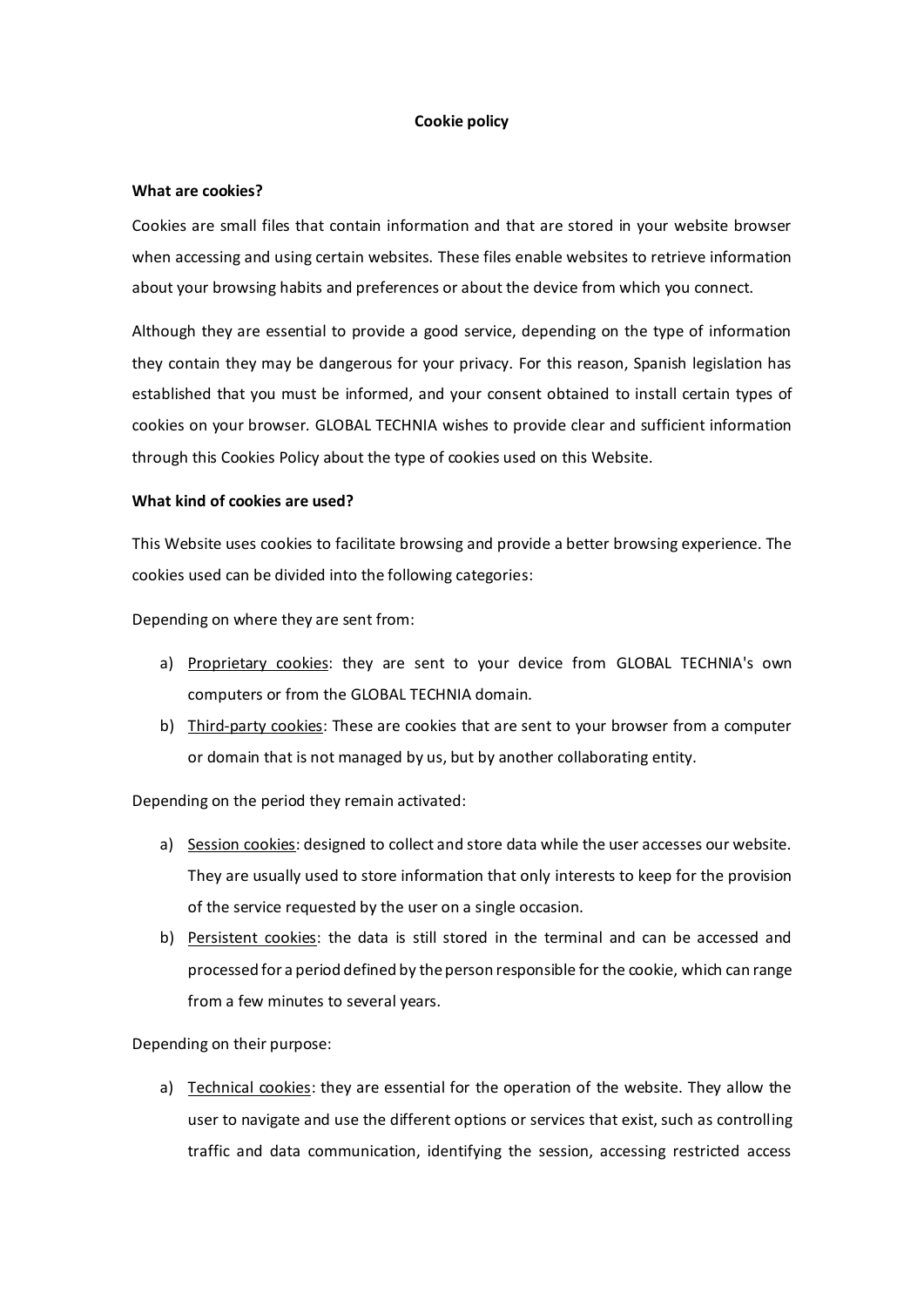parts, using security features during browsing or sharing content through social networks.

- b) Analytical cookies: they are intended to analyze the behavior and use made by the user of the Web. They allow quantifying the number of users who visit the Website and identify which layers of the Website are most visited and, therefore, most popular.
- c) Personalization cookies: they allow the user to access the service with some predefined general characteristics based on a series of criteria in the user's terminal such as the language, the type of browser through which the service is accessed, the regional configuration from where you access the service, etc.

The Website uses Google Analytics, an analytical web service provided by Google, Inc., (hereinafter, "Google") a Delaware company whose main office is at 1600 Amphitheatre Parkway, Mountain View (California), CA 94043, United States United. Google Analytics uses cookies to help the Website analyse its use by users. The information generated by the cookie about your use of the Website will be directly transmitted and archived by Google on servers in the United States. Google will use this information to track your use of the website, compiling reports of website activity and providing other services related to website activity and Internet use.

If you want more information about the use of Google analytical cookies used on the Website, see the following link:

## <https://developers.google.com/analytics/devguides/collection/analyticsjs/cookie-usage?hl=es>

## **How can you control cookies?**

It is important that you know that you can withdraw your consent to the Cookies Policy at any time, deleting the cookies stored in your website browser through its settings and configuration.

If you wish, you can easily modify the browser preferences to control which cookies access your computer and which you prefer to limit. This option is usually found in the "options" or "preferences" menu in browsers. If you use any of the following browsers, select the link and follow the instructions that appear on the linked Website:

- [Cookie preferences in Internet Explorer](https://support.microsoft.com/en-gb/help/17442/windows-internet-explorer-delete-manage-cookies)
- [Cookie preferences in Chrome](https://support.google.com/chrome/answer/95647?co=GENIE.Platform%3DDesktop&hl=en)
- [Cookie preferences in Firefox](https://support.mozilla.org/en-US/kb/delete-cookies-remove-info-websites-stored)
- [Cookie preferences in Safari](https://support.apple.com/en-gb/HT201265)